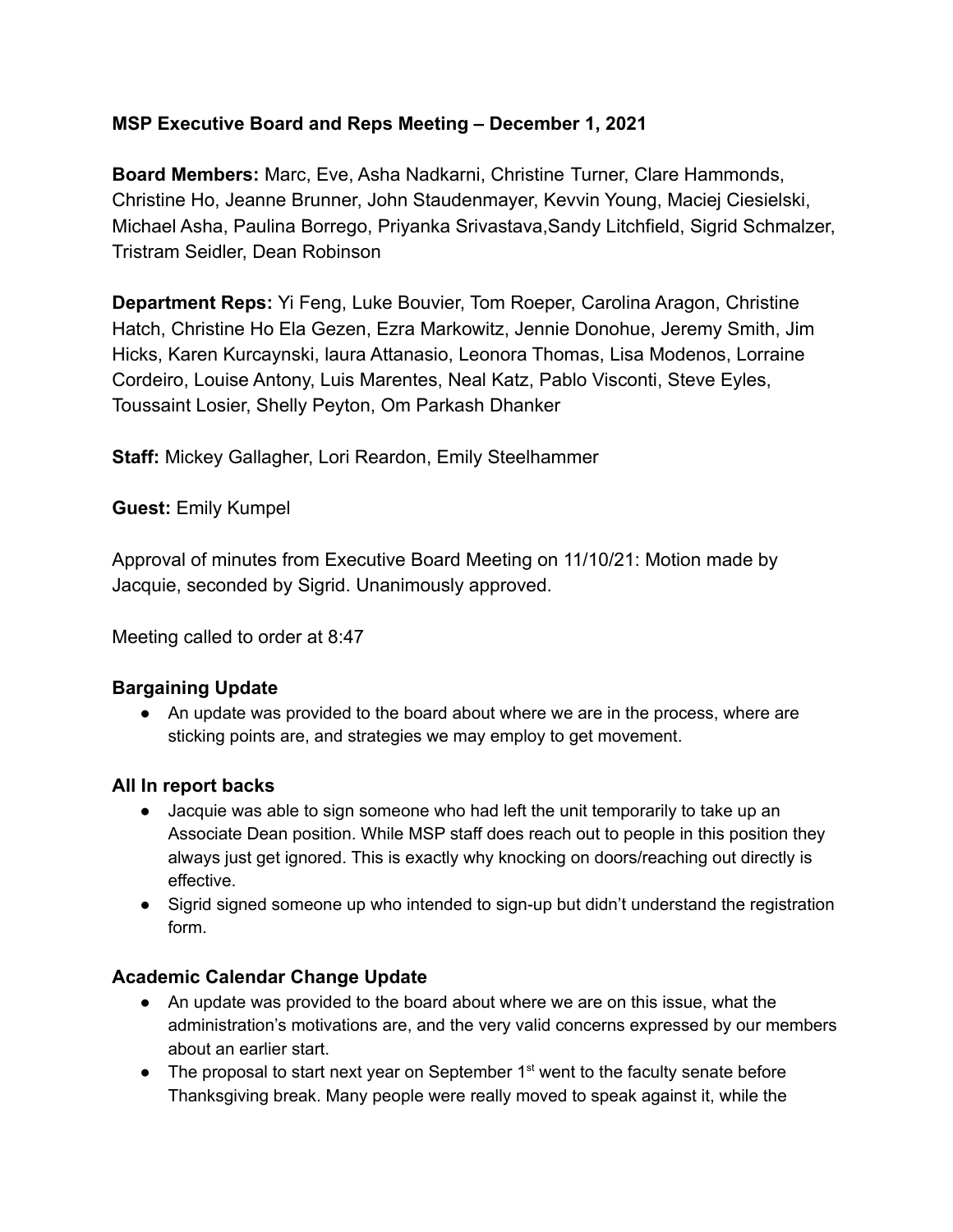administration insisted that this was the only possibility. The opposing voices won out and there was a successful vote to postpone the decision.

• The good news is that this was a victory – and one which shows how opposed faculty are to the calendar change. The bad news is that this was only a postponement, and this issue will be on the agenda again. Most of the administration get a de facto vote Discussion ensued about how to push back.

### **Possible MUM Actions**

- Around climate justice issues:
	- We have a lot of great proposals on the table and are being told that we should just forget about them.
- Around childcare issues
	- $\circ$  There is no for childcare in the new Lincoln Apartments. The problem is that it's a public private partnership and thus all parts of the new building need to be revenue generating. Because of GEO subsidies childcare is not revenue generating.
- Not sure we can organize two actions, but it would be useful to know who cares about these issues (PSU knows who has kids on the waiting list). Do people have thoughts if we can mobilize around these?
- If you're talking to your colleagues and sending out an email, ask about these actions as well.

### **Fair Share Commitment**

- We have been working on this for 15 years! Massachusetts has a flat tax but we think it should be progressive. The Fair Share Amendment would bring in \$2 million in an ongoing revenue stream. This money is targeted for public education and public transportation and infrastructure. It would target only those who make more than \$1 million dollars in income (and it would be a tax only on the amount over \$1 million)
- There is overwhelming support for this. However, once the opposition starts blasting us with the counter arguments (millionaires will leave MA, it will hurt job creation, they don't want to mess with the constitution, etc.) those tend to be persuasive with people.
- The bottom line is that we want to get the word out to members. There's a [pledge](https://massteacher.org/current-initiatives/fairshare-ma) that we want everyone to sign.
- The other side is already paying for ads. The UMass Trustees would not support this last time around, even though it would bring a steady steam of income to UMass. We have work to do to convince the Trustees to get support for their own institution (!).
- We need to organize this in the community too.

### **Save the Date!**